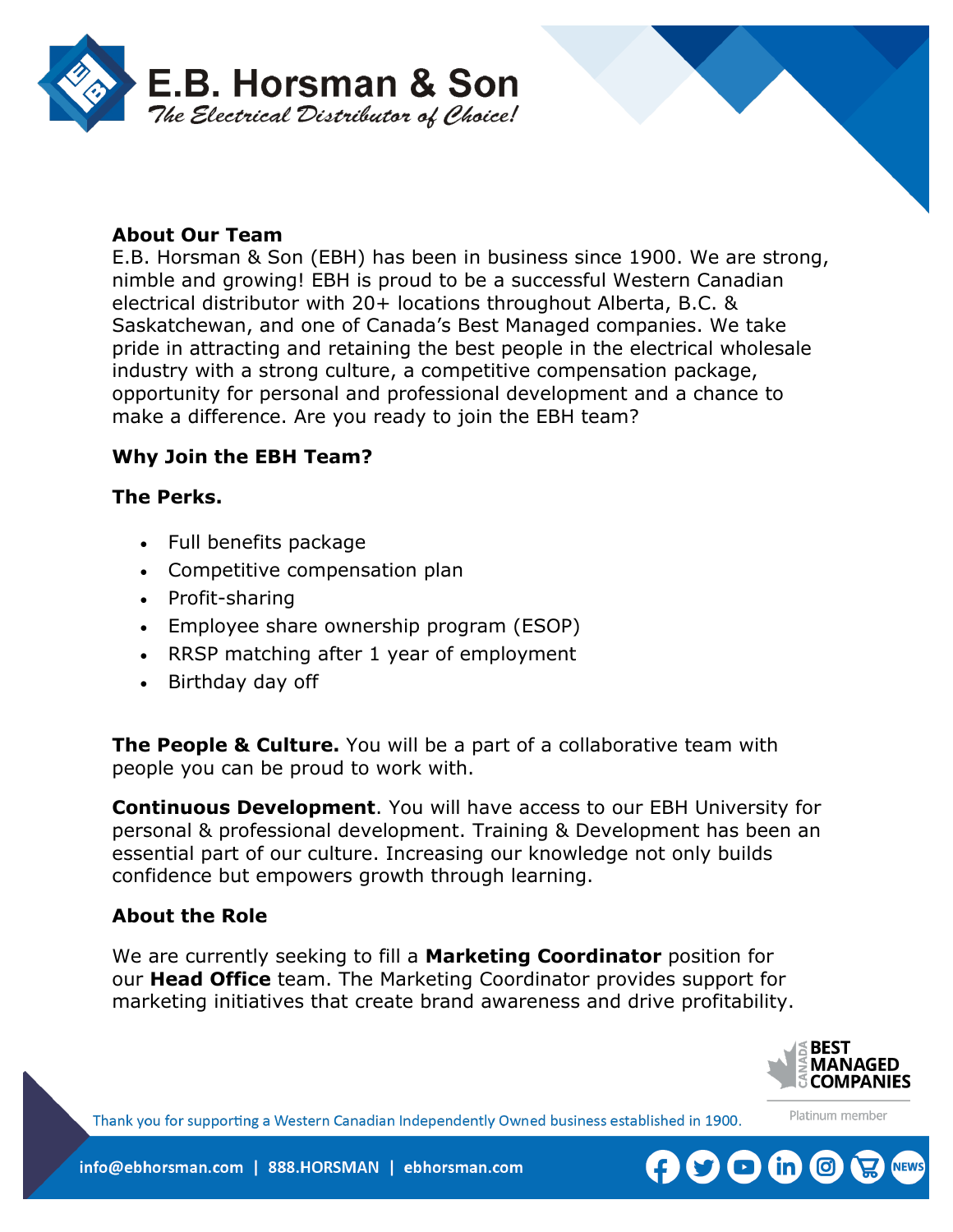

They will be working closely with the Marketing Supervisor and VP of Marketing on internal and external communications, design, projects, promotions, and events.

# **Position Type/Schedule**

This role will be onsite based out of the Head Office. This is a full-time position, Monday-Friday, 40 hours per week with the ability for hybrid remote work following the probationary period.

### **Location**

19295 25th Ave, Surrey B.C

### **What are the Key Accountabilities?**

- **Communicator.** In this role, you will rely upon your creative mind and you recognize relationship building is an essential part of the role.
- **Collaborative leader.** You will be leading the marketing team and providing support with various departments/branches at EBH.
- **Strategic thinker**. Creatively driven and is comfortable sharing strategy ideas, insight, and recommendations for designs within your team and to leadership
- **Project management**. There will be periods of heavy workload and being able to navigate through delegation of task to meet tight deadlines.
- **Creative.** You have a highly-trained eye for great visual content which includes editing, copywriting skills, and or creative writing skills, and feel comfortable providing feedback to achieve the best possible outcome
- **Motivated individual.** With the continued growth, you will be challenged in a fast-paced environment with competing priorities.



Platinum member

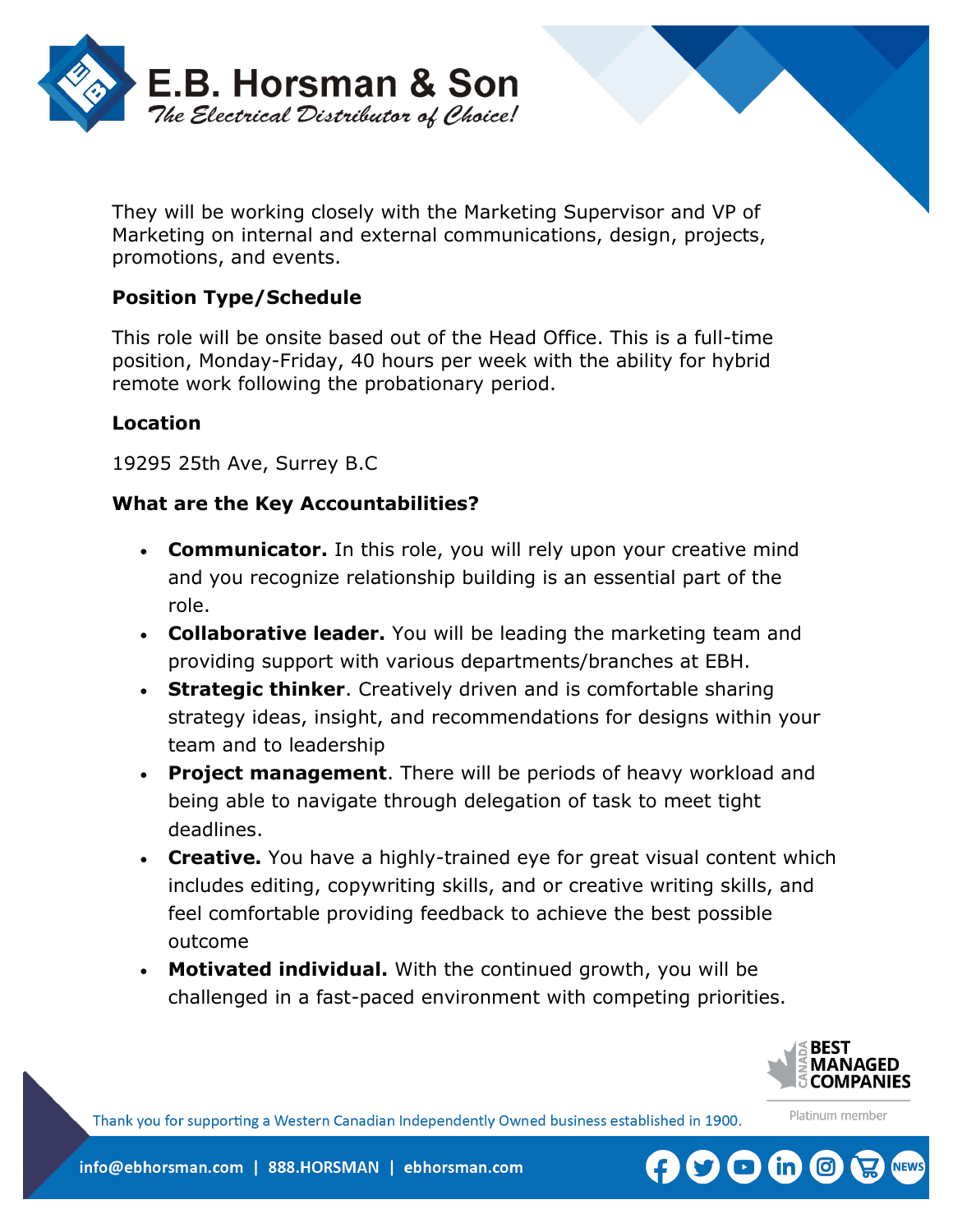



- A Bachelor's Degree or Diploma in Marketing, Communications or a related discipline such as English or the equivalent in academics and work experience
- Been in a leadership role or lead a team
- Superior written communication skills with strong attention to detail and grammar
- Highly developed editing, copywriting skills, and/or creative writing skills
- Skills in writing for the Web, developing SEO improvements and content optimization practices
- Demonstrate creativity in design of content and communications
- Intermediate computer skills including high proficiency with design software, proficiency with MS Office and the ability to learn new software
- Project management minded
- Ability to be inclusive, collaborative and respectful
- Ability to sit for 7+ hours in a day
- Must be able to work through periods of heavy workload and multiple tight deadlines
- Previous exposure to the electrical industry or wholesale would be an asset

## **Our Core Values: Celebrating the Past, Empowering the Future**

Teamwork & Collaboration | Integrity| Commitment | Reliability | Initiative | Continuous Improvement



Platinum member